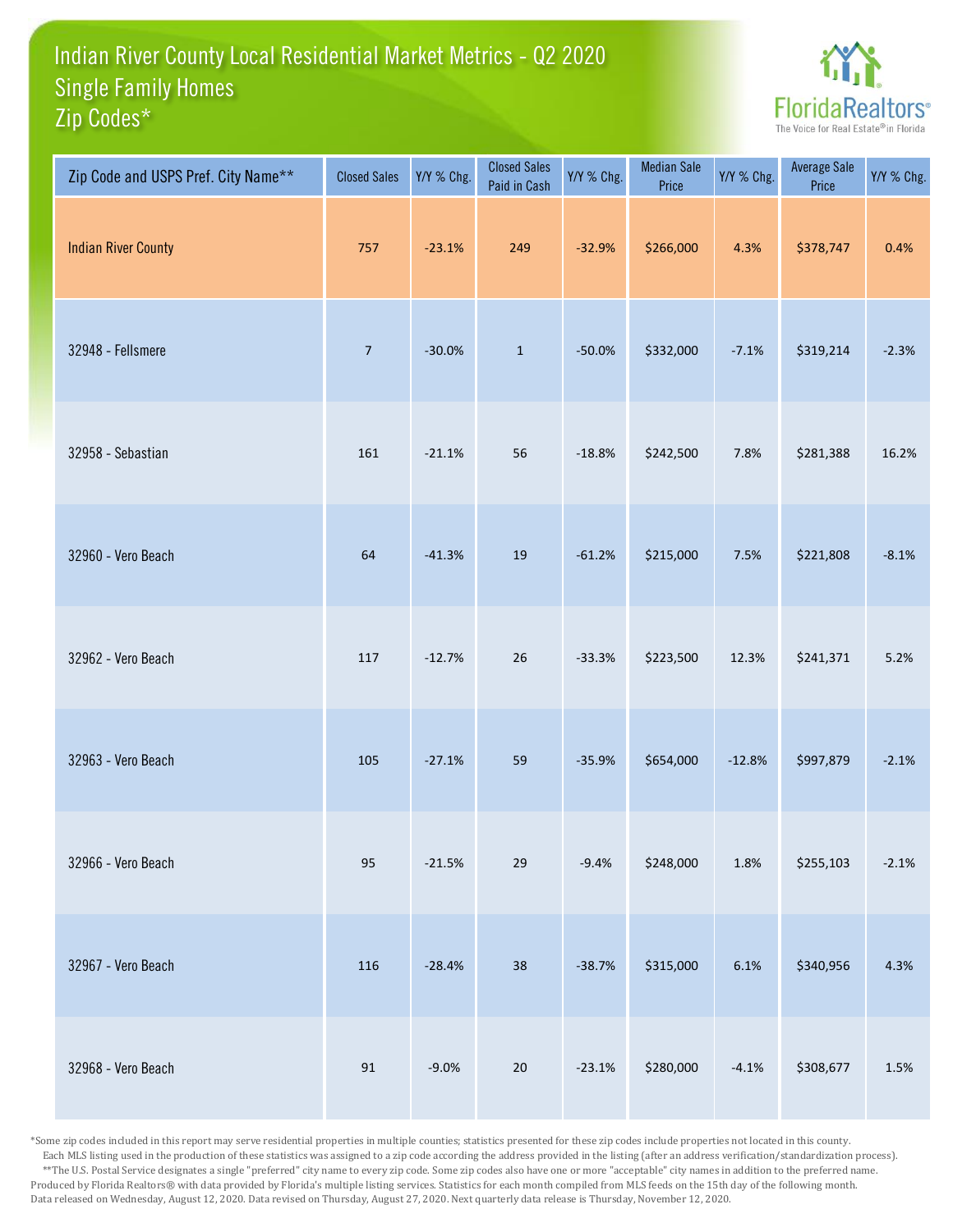## Indian River County Local Residential Market Metrics - Q2 2020 Zip Codes\* Single Family Homes



| Zip Code and USPS Pref. City Name** | <b>Dollar Volume</b> | Y/Y % Chg. | Pct. of Orig. List<br><b>Price Received</b> | Y/Y % Chg. | <b>Median Time to</b><br>Contract | Y/Y % Chg. | <b>New Listings</b> | Y/Y % Chg. |
|-------------------------------------|----------------------|------------|---------------------------------------------|------------|-----------------------------------|------------|---------------------|------------|
| <b>Indian River County</b>          | \$286.7 Million      | $-22.8%$   | 95.6%                                       | 0.6%       | 49 Days                           | $-10.9%$   | 1,184               | 9.7%       |
| 32948 - Fellsmere                   | \$2.2 Million        | $-31.6%$   | 93.5%                                       | $-2.6%$    | 72 Days                           | 105.7%     | $11\,$              | 37.5%      |
| 32958 - Sebastian                   | \$45.3 Million       | $-8.3%$    | 96.4%                                       | 0.4%       | 40 Days                           | $-13.0%$   | 241                 | $-11.7%$   |
| 32960 - Vero Beach                  | \$14.2 Million       | $-46.1%$   | 95.0%                                       | 0.4%       | 22 Days                           | $-33.3%$   | 101                 | 2.0%       |
| 32962 - Vero Beach                  | \$28.2 Million       | $-8.2%$    | 95.9%                                       | 0.0%       | 46 Days                           | 9.5%       | 139                 | $-21.0%$   |
| 32963 - Vero Beach                  | \$104.8 Million      | $-28.6%$   | 92.4%                                       | 1.4%       | 117 Days                          | $-15.2%$   | 189                 | 54.9%      |
| 32966 - Vero Beach                  | \$24.2 Million       | $-23.2%$   | 95.7%                                       | $-0.3%$    | 40 Days                           | $-23.1%$   | 174                 | 28.9%      |
| 32967 - Vero Beach                  | \$39.6 Million       | $-25.3%$   | 96.4%                                       | 1.3%       | 65 Days                           | $-4.4%$    | 174                 | 4.2%       |
| 32968 - Vero Beach                  | \$28.1 Million       | $-7.7%$    | 96.3%                                       | 1.8%       | 36 Days                           | $-43.8%$   | 154                 | 55.6%      |

\*Some zip codes included in this report may serve residential properties in multiple counties; statistics presented for these zip codes include properties not located in this county. Each MLS listing used in the production of these statistics was assigned to a zip code according the address provided in the listing (after an address verification/standardization process). \*\*The U.S. Postal Service designates a single "preferred" city name to every zip code. Some zip codes also have one or more "acceptable" city names in addition to the preferred name. Produced by Florida Realtors® with data provided by Florida's multiple listing services. Statistics for each month compiled from MLS feeds on the 15th day of the following month. Data released on Wednesday, August 12, 2020. Data revised on Thursday, August 27, 2020. Next quarterly data release is Thursday, November 12, 2020.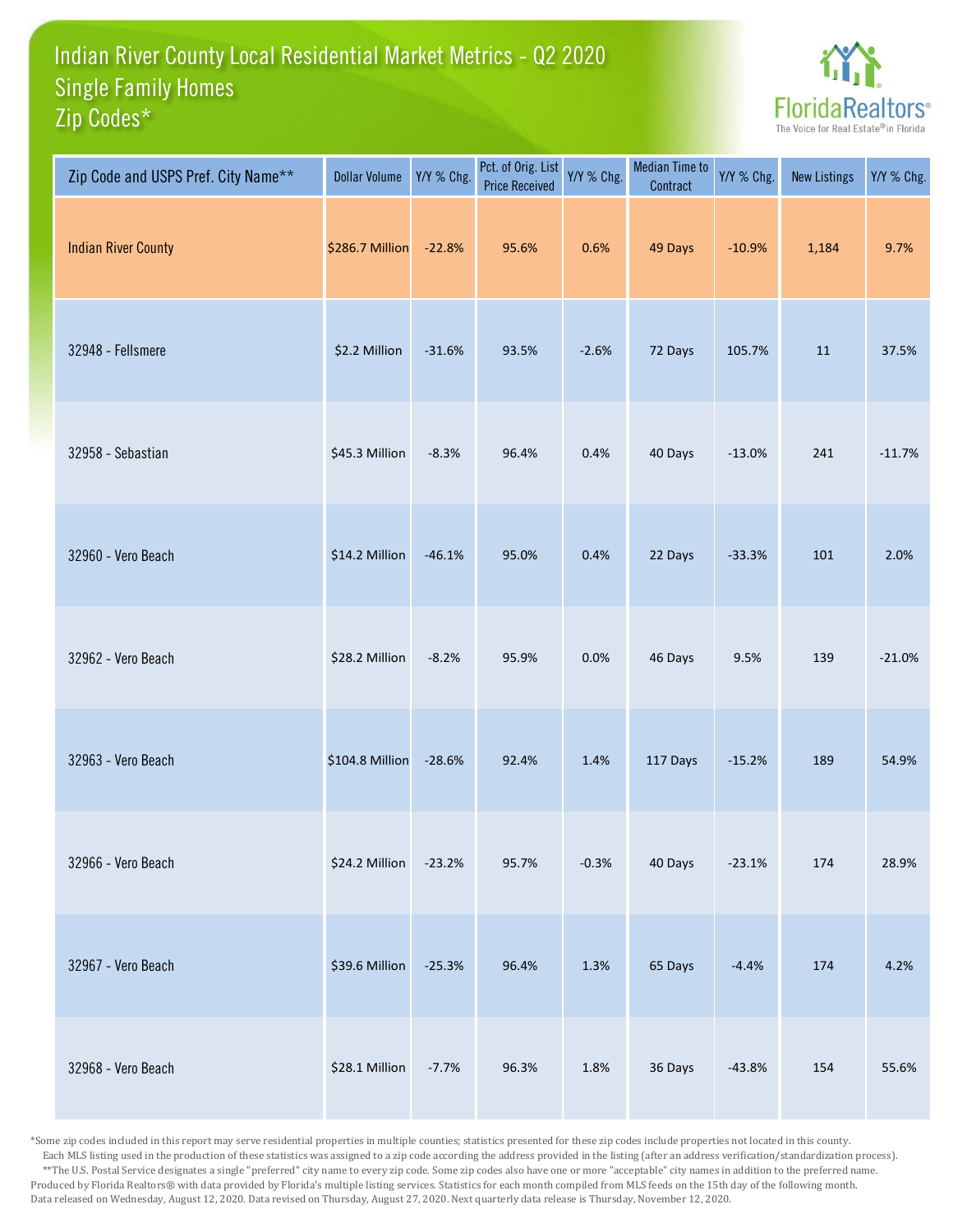## Indian River County Local Residential Market Metrics - Q2 2020 Zip Codes\* Single Family Homes



| Zip Code and USPS Pref. City Name** | <b>New Pending</b><br><b>Sales</b> | Y/Y % Chg. | Pending<br>Inventory | Y/Y % Chg. | <b>Active Inventory</b> | Y/Y % Chg. | <b>Months Supply</b><br>of Inventory | Y/Y % Chg. |
|-------------------------------------|------------------------------------|------------|----------------------|------------|-------------------------|------------|--------------------------------------|------------|
| <b>Indian River County</b>          | 973                                | $-7.2%$    | 580                  | 7.4%       | 1,151                   | $-17.3%$   | 4.4                                  | $-17.0%$   |
| 32948 - Fellsmere                   | $\boldsymbol{9}$                   | 12.5%      | $\overline{2}$       | $-60.0%$   | $11\,$                  | 0.0%       | 3.7                                  | 0.0%       |
| 32958 - Sebastian                   | 206                                | $-20.2%$   | 115                  | $-12.9%$   | 145                     | $-33.8%$   | $2.6$                                | $-35.0%$   |
| 32960 - Vero Beach                  | 72                                 | $-34.5%$   | 33                   | $-26.7%$   | 53                      | $-39.8%$   | $2.2$                                | $-33.3%$   |
| 32962 - Vero Beach                  | 151                                | $-6.8%$    | 89                   | 27.1%      | 103                     | $-39.8%$   | $2.6\,$                              | $-39.5%$   |
| 32963 - Vero Beach                  | 133                                | 26.7%      | 80                   | 29.0%      | 300                     | $-17.6%$   | 9.5                                  | $-12.0%$   |
| 32966 - Vero Beach                  | 124                                | 2.5%       | $73\,$               | 7.4%       | 159                     | $-2.5%$    | $4.4\,$                              | $-17.0%$   |
| 32967 - Vero Beach                  | 157                                | $-11.3%$   | 110                  | 15.8%      | 262                     | 1.9%       | $6.1\,$                              | $-1.6%$    |
| 32968 - Vero Beach                  | 120                                | 12.1%      | ${\bf 78}$           | 23.8%      | 116                     | $-1.7%$    | 3.9                                  | 2.6%       |

\*Some zip codes included in this report may serve residential properties in multiple counties; statistics presented for these zip codes include properties not located in this county. Each MLS listing used in the production of these statistics was assigned to a zip code according the address provided in the listing (after an address verification/standardization process). \*\*The U.S. Postal Service designates a single "preferred" city name to every zip code. Some zip codes also have one or more "acceptable" city names in addition to the preferred name. Produced by Florida Realtors® with data provided by Florida's multiple listing services. Statistics for each month compiled from MLS feeds on the 15th day of the following month. Data released on Wednesday, August 12, 2020. Data revised on Thursday, August 27, 2020. Next quarterly data release is Thursday, November 12, 2020.